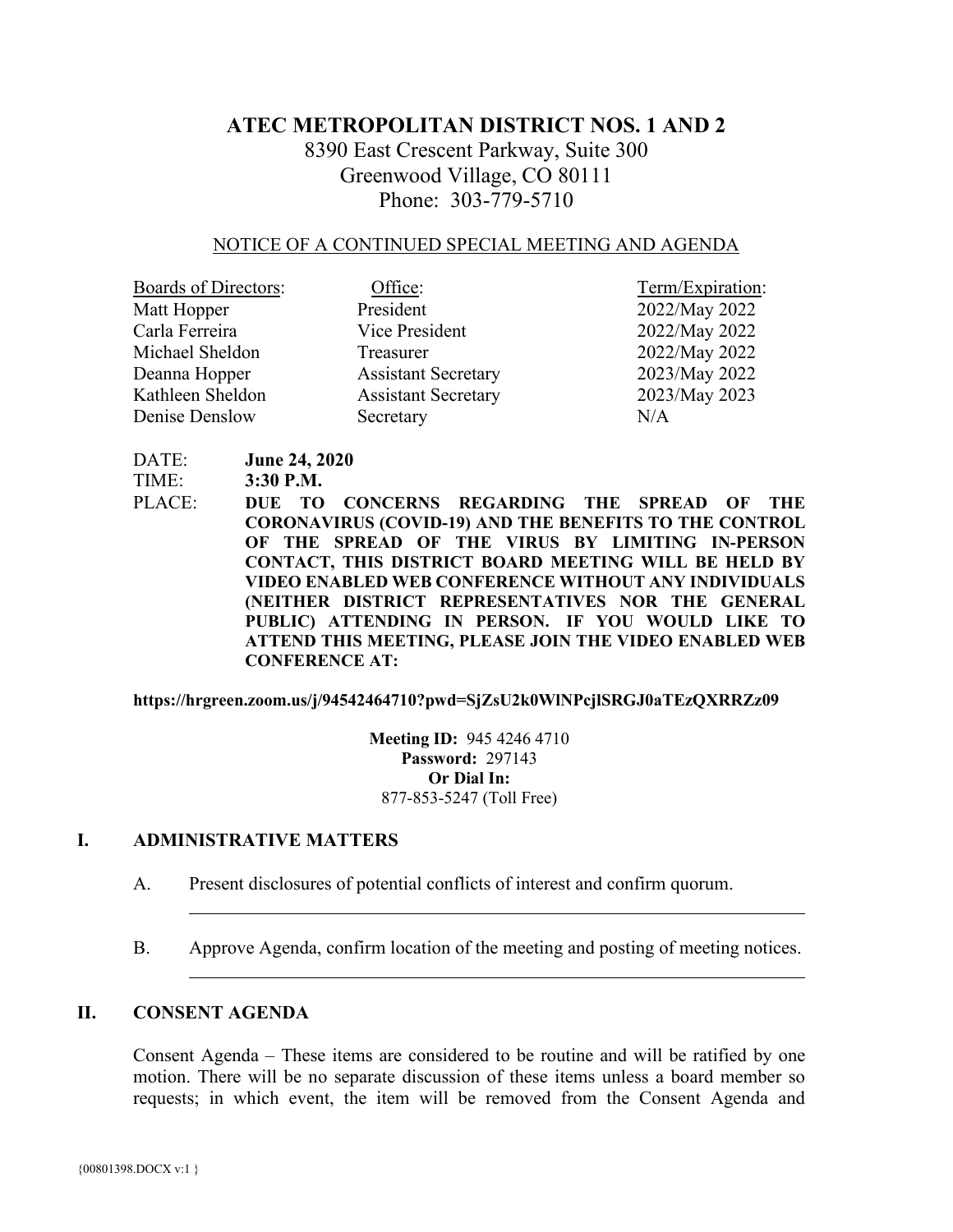ATEC Metropolitan District Nos. 1 and 2 June 24, 2020 Agenda Page 2

considered in the Regular Agenda.

• Ratify approval of Intergovernmental Agreement regarding Coordination of Facilities Funding for District No. 1 Projects by and among ATEC Metropolitan District No. 1, The Aurora Highlands Community Authority Board ("CAB") and Aurora Tech Center Development, LLC.

### **III. LEGAL MATTERS**

 $\overline{\phantom{a}}$ 

 $\overline{a}$ 

 $\overline{\phantom{0}}$ 

- A. Acknowledge Inclusion Agreement (Aurora Tech Center Holdings, LLC) by and among Aerotropolis Area Coordinating Metropolitan District ("AACMD"), Aurora Tech Center Holdings, LLC and Aurora Tech Center Development, LLC.
- B. Acknowledge Inclusion Agreement (GVR King Commercial, LLC) by and among AACMD, GVR King Commercial, LLC and Aurora Tech Center Development, LLC.
- C. Acknowledge Inclusion Agreement by and among AACMD, Aurora Highlands, LLC, GVR King LLC, GVRE 470 LLC, Green Valley East, LLC, SJSA Investments, LLC, Aurora Highlands Holdings, LLC and Aurora Highlands Development, LLC.
- D. Acknowledge rescission of Inclusion Agreements by and between AACMD and each of the following entities: Aurora Tech Center Development, LLC; Aurora Tech Center Holdings, LLC; Aurora Highlands Holdings, LLC; Aurora Highlands, LLC; GVR King Commercial, LLC; SJSA Investments, LLC; GVR King LLC; Green Valley East, LLC; and GVRE 470 LLC.

#### **IV. FINANCIAL MATTERS**

L

A. Acknowledge CAB adoption of Long-Term Development Plan – June 2020 Update.